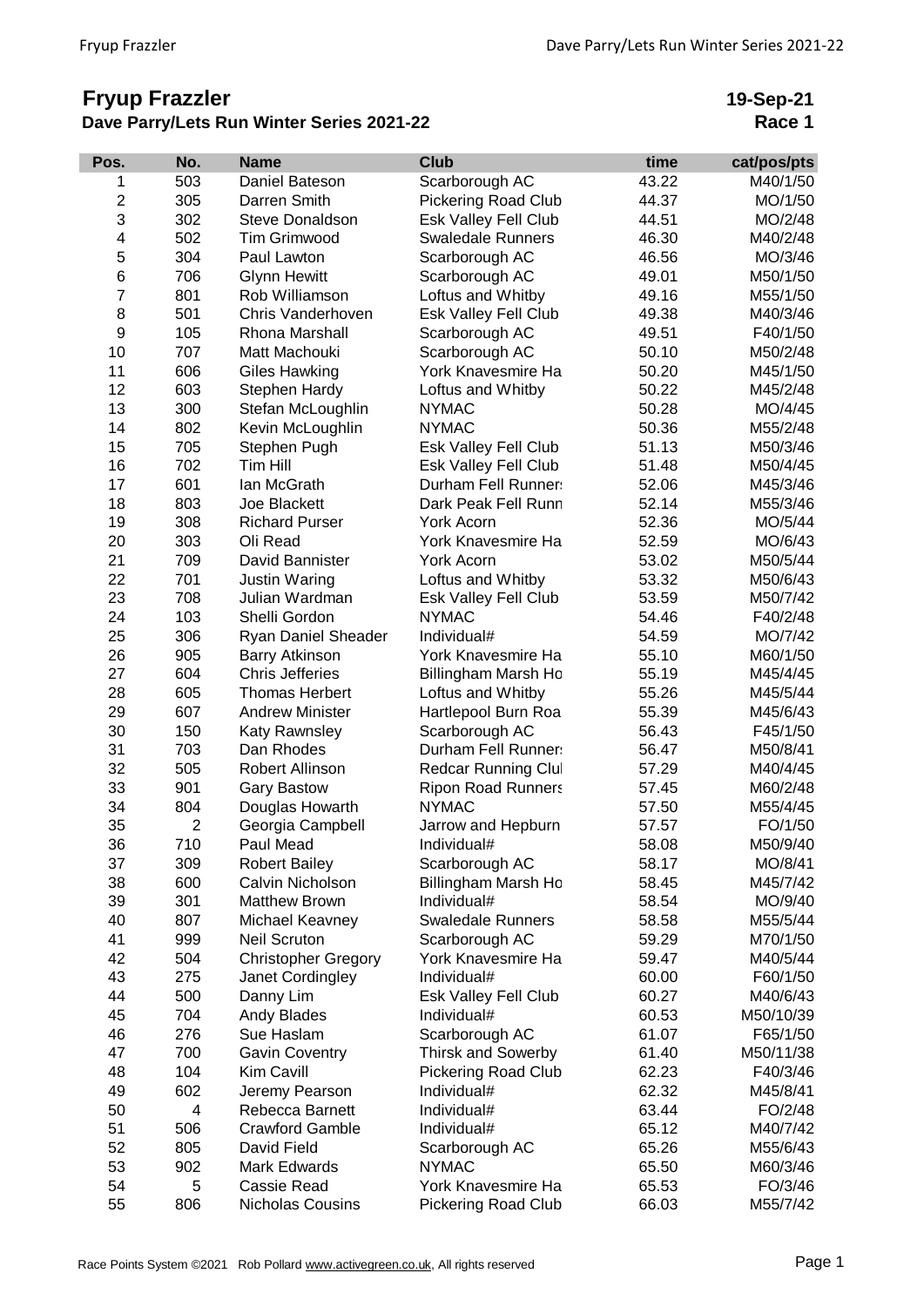| 56 | 975  | John Price              | Individual#                  | 66.06      | M70/2/48  |
|----|------|-------------------------|------------------------------|------------|-----------|
| 57 | 808  | <b>Gary Forrester</b>   | <b>East Hull Harriers</b>    | 66.24      | M55/8/41  |
| 58 | 152  | Lorraine Hewitt         | Scarborough AC               | 66.32      | F45/2/48  |
| 59 | 201  | <b>Bec Horner</b>       | GoodGym Race Tea             | 66.50      | F50/1/50  |
| 60 | 900  | David Robinson          | <b>NYMAC</b>                 | 67.26      | M60/4/45  |
| 61 | 711  | <b>Gary Talbot</b>      | Esk Valley Fell Club         | 67.30      | M50/12/37 |
| 62 | 307  | <b>Graham Gill</b>      | York Knavesmire Ha           | 67.37      | MO/10/39  |
| 63 | 251  | <b>Hilary Coventry</b>  | <b>Thirsk and Sowerby</b>    | 68.23      | F55/1/50  |
| 64 | 950  | <b>Graham Wilkinson</b> | <b>East Hull Harriers</b>    | 69.03      | M65/1/50  |
| 65 | 809  | Ray Foulkes             | Redcar Running Clul          | 69.07      | M55/9/40  |
| 66 | 106  | Lynn Humpleby           | Pickering Road Club          | 70.16      | F40/4/45  |
| 67 | 1    | Rebecca Dent            | Scarborough AC               | 70.35      | FU23/1/50 |
| 68 | 200  | Helen Ashworth          | <b>Thirsk and Sowerby</b>    | 71.03      | F50/2/48  |
| 69 | 252  | Julie Clayton           | Scarborough AC               | 71.18      | F55/2/48  |
| 70 | 800  | David Anderson          | <b>East Hull Harriers</b>    | 74.41      | M55/10/39 |
| 71 | 102  | Jenny Storrie           | <b>Pickering Road Club</b>   | 75.47      | F40/5/44  |
| 72 | 151  | Nicky Mason             | Individual#                  | 76.00      | F45/3/46  |
| 73 | 951  | Martin White            | <b>New Marske Harriers</b>   | 77.27      | M65/2/48  |
| 74 | 904  | lan Robinson            | Esk Valley Fell Club         | 78.56      | M60/5/44  |
| 75 | 903  | Mike Punchard           | <b>Redcar Running Clul</b>   | 79.07      | M60/6/43  |
| 76 | 1000 | Ronnie Sherwood         | <b>New Marske Harriers</b>   | 79.22      | M80/1/50  |
| 77 | 100  | <b>Hiede Coates</b>     | Scarborough AC               | 80.35      | F40/6/43  |
| 78 | 3    | Flynn Middlemas         | Individual#                  | 81.19      | FO/4/45   |
| 79 | 250  | Sally Kingscott         | Scarborough AC               | 87.03      | F55/3/46  |
| 80 | 101  | <b>Hiede Baker</b>      | <b>Bridlington Road Rure</b> | <b>DNF</b> | F40/7/42  |
|    |      |                         |                              |            |           |

## (End)

| Teams:  | Club                                                | <b>Points</b> | <b>Positions</b>     | <b>Team pts</b> |
|---------|-----------------------------------------------------|---------------|----------------------|-----------------|
| male:   | Scarborough AC 'A'<br>Esk Valley Fell Club 'A'<br>2 | 21<br>40      | 1,5,6,9<br>3,8,14,15 | 15<br>14        |
|         | Loftus and Whitby 'A'<br>3                          | 65            | 7,11,21,26           | 13              |
|         | York Knavesmire Harrier<br>4                        | 91            | 10,19,24,38          | 12              |
|         | NYMAC 'A'<br>5                                      | 101           | 12, 13, 31, 45       | 11              |
|         | Esk Valley Fell Club 'B'<br>6                       | 167           | 22,39,50,56          | 10              |
| female: | Scarborough AC 'A'                                  | 10            | 1,3,6                | 15              |
|         | Pickering Road Club 'A'                             | 37            | 7,13,17              | 14              |

| Z PICKERING ROAD CIUD A  |    | 7.13.17      | 14 |
|--------------------------|----|--------------|----|
| 3 Scarborough AC 'B'     | 40 | 10.14.16     | 13 |
| 4 Thirsk and Sowerby Har | 50 | 12, 15, (23) | 12 |
| 5 Scarborough AC 'C'     | 63 | 19,21,(23)   | 11 |

\* = Bonus points not included

 $#$  = Non-counter (team)

## **Comments:**

In the beautiful setting of Fryupdale, Fell racing returned to the North Yorkshire Moors courtesy of hosts Yorkshire Cycle Hub, fell race organisers Scarborough AC and number sponsor www.lets-run.co.uk

It was a shade over 18 months ago that the last fell race Bilsdale was held and slightly longer for the last Dave Parry/Lets Run Winter Fell Race Series 2019/2020. So Fryup Frazzler a tough 5.4 mile 1400' climb A category short fell race, three climbs, three descents and a mix of all types of terrain that the North Yorkshire moors can throw at a runner. Fair to say it's difficult to replicate the intensity of fell racing in training, so there was an awakening for many, though smiling faces at finishing a fell race.